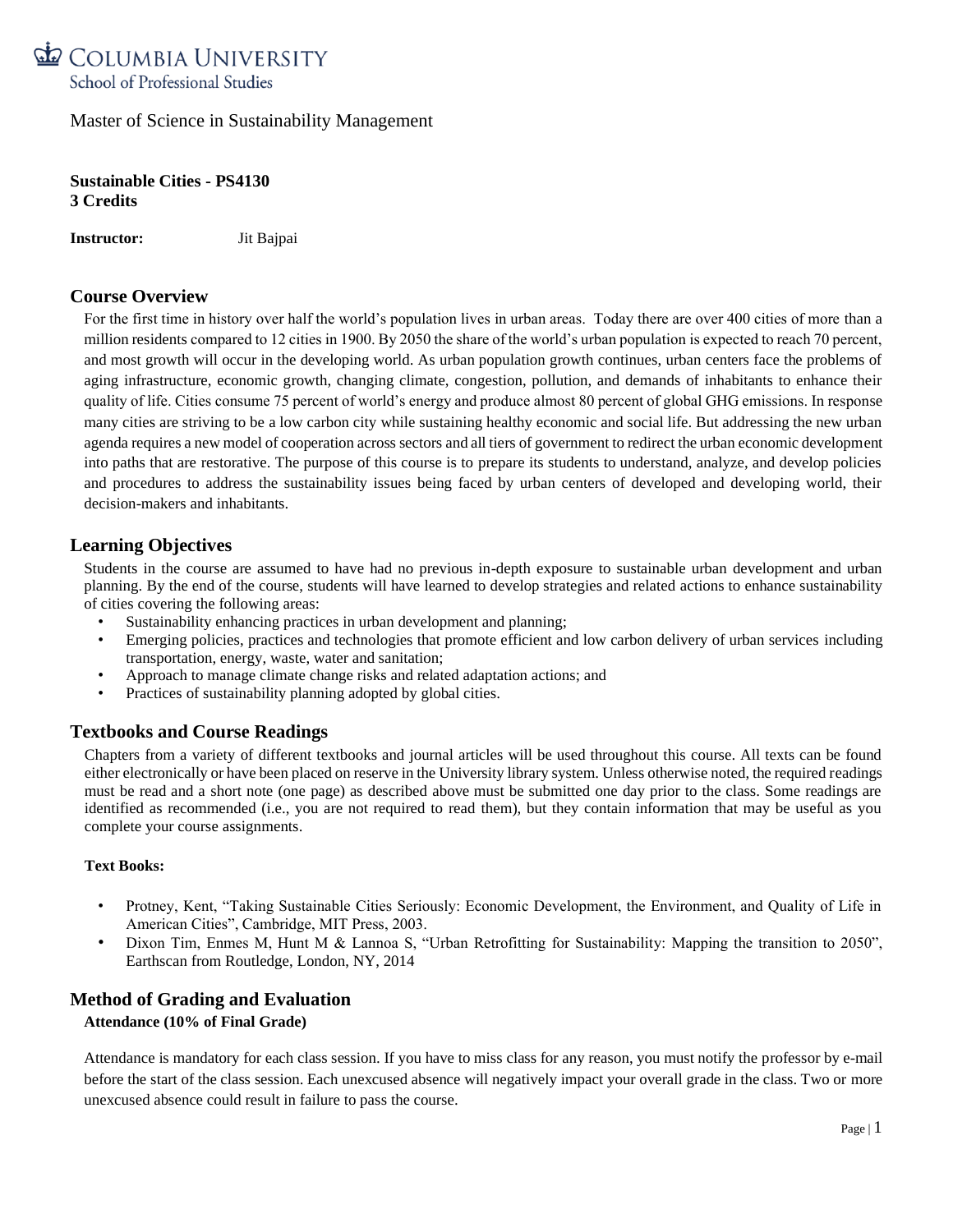

### **Reading Responses (10% of Final Grade)**

Each week, students will post brief "Reading Responses" between 250-300 words to the Coursework by 11:00am the day before class. These submissions will be succinct responses to that week's reading assignments, identifying at least 2 key themes of the reading and suggesting one area for further class discussion. Reading responses will not be individual grades, but an overall grade will be assigned based on timely submission and completeness of the responses.

### **First Group Case Study: 10%**

Students will be randomly assigned to one of the case study groups to develop answers to the assigned case study questions. Each group will submit a short memo which summarizes the answers of their respective group (not exceeding three pages) a day before the class. Students will come prepared for discussion and peer learning during the class.

#### **Midterm Examination: 25%**

The midterm examination will be to prepare around 10-15 pages long (double-spaced, Times New Roman 12-point font) paper responding to the questions on an assigned case study. The midterm examination will be due at the start of class on the assigned date.

#### **Group Case Study Presentation: 15%**

Each student will be randomly assigned to one of the five or six case study groups. Working as a group, students will prepare a 5 to 7- minute PowerPoint presentation responding to the questions outlined for the case study.

### **Final Examination: 30%**

The final examination will be a 10-page (double-spaced, Times New Roman 12-point font) paper. The final examination will be due by e-mail on an assigned date.

### **Grading Policies:**

The following identifies how points awarded to individual assignments translate into letter grades for the course:

A= 93-100, A-= 90-92, B+=87-89, B= 84-86, B-=80-83, C+=77-79, C=74-76, C-=70-73, D=66-69, F=

65 or fewer

## **Course Policies**

### *Late Assignment Policy*

Assignments (e.g., case study group memo., mid-term paper, group presentation slides and final exam paper) are due on the dates/times identified. For each assignment one letter grade will be deducted per day of delay in submission. Pre-read assignments not received by the time of final grades will receive zero points.

### *Incompletes*

As outlined in the School's grading and academic starts policy, "A grade of 'I' (incomplete) is a temporary grade indicating failure to complete assigned work. The mark is given only upon the request of the student and at the discretion of the instructor.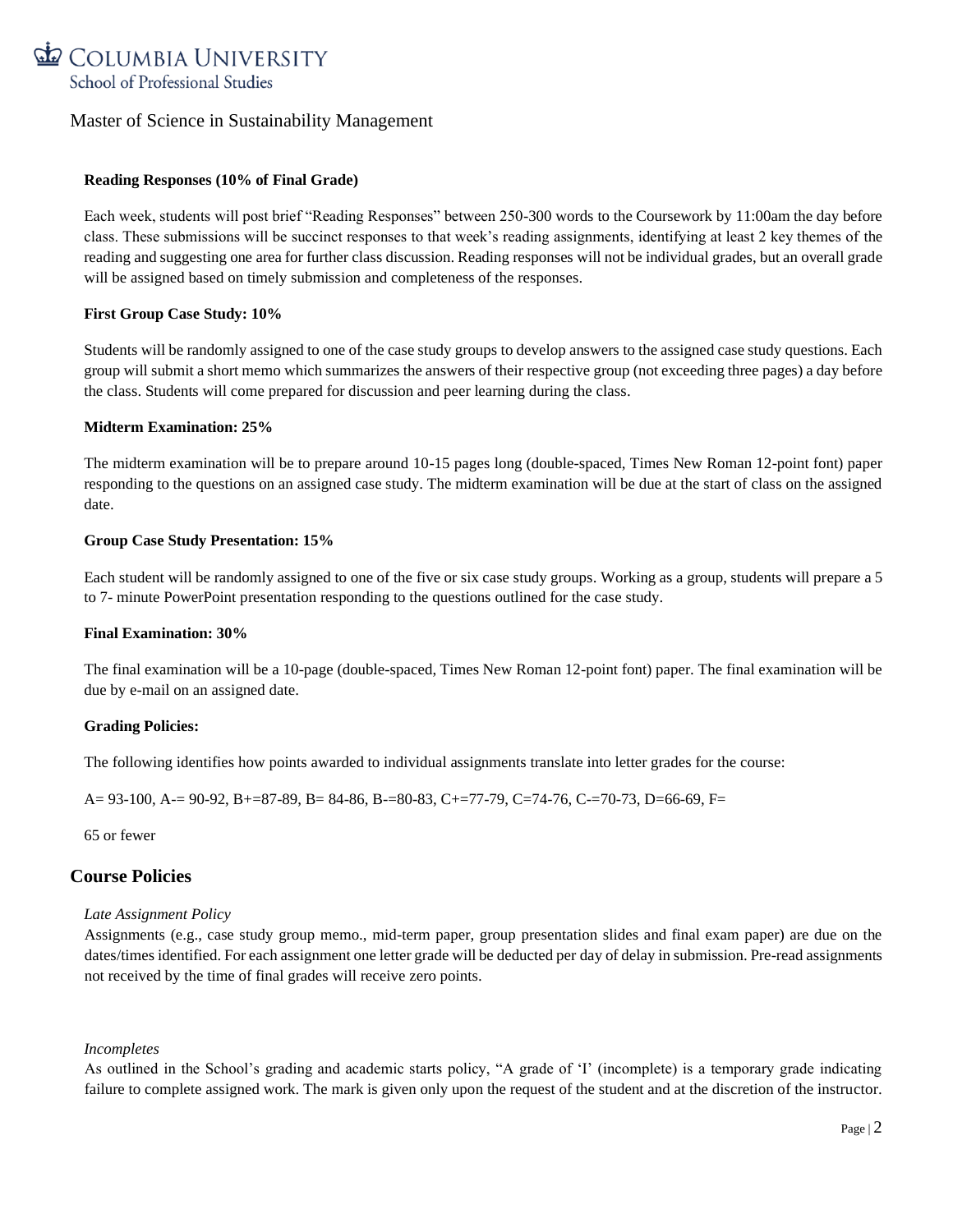The student and faculty member must sign a completed 'Request for Grade of Incomplete Form' before the final class session. The 'I' must be removed within one year after the end of the semester in which the student received the grade. Students seeking an extension of this time limit must have the approval of the instruction and successfully petition of the director of their program. If no petition is made, or if the petition is unsuccessful; the grade is changed to an N-Permanent Incomplete- which remains on the student's permanent record."

# **School Policies**

### *Copyright Policy*

Please note—Due to copyright restrictions, online access to this material is limited to instructors and students currently registered for this course. Please be advised that by clicking the link to the electronic materials in this course, you have read and accept the following:

The copyright law of the United States (Title 17, United States Code) governs the making of photocopies or other reproductions of copyrighted materials. Under certain conditions specified in the law, libraries and archives are authorized to furnish a photocopy or other reproduction. One of these specified conditions is that the photocopy or reproduction is not to be "used for any purpose other than private study, scholarship, or research." If a user makes a request for, or later uses, a photocopy or reproduction for purposes in excess of "fair use," that user may be liable for copyright infringement.

### *Academic Integrity*

Columbia University expects its students to act with honesty and propriety at all times and to respect the rights of others. It is fundamental University policy that academic dishonesty in any guise or personal conduct of any sort that disrupts the life of the University or denigrates or endangers members of the University community is unacceptable and will be dealt with severely. It is essential to the academic integrity and vitality of this community that individuals do their own work and properly acknowledge the circumstances, ideas, sources, and assistance upon which that work is based. Academic honesty in class assignments and exams is expected of all students at all times.

SPS holds each member of its community responsible for understanding and abiding by the SPS Academic Integrity and Community Standards posted at [http://sps.columbia.edu/student-life-and-alumni-relations/academic-integrity-and-community](http://sps.columbia.edu/student-life-and-alumni-relations/academic-integrity-and-community-standards)[standards.](http://sps.columbia.edu/student-life-and-alumni-relations/academic-integrity-and-community-standards) You are required to read these standards within the first few days of class. Ignorance of the School's policy concerning academic dishonesty shall not be a defense in any disciplinary proceedings.

### *Accessibility*

Columbia is committed to providing equal access to qualified students with documented disabilities. A student's disability status and reasonable accommodations are individually determined based upon disability documentation and related information gathered through the intake process. For more information regarding this service, please visit the University's Health Services website: [http://health.columbia.edu/services/ods/support.](http://health.columbia.edu/services/ods/support)

## **Course Content**

### **Week 1: Couse Overview and Introduction to Urban Sustainability**

- Course Overview
- Why adopt sustainability principals for cities?

Required Readings: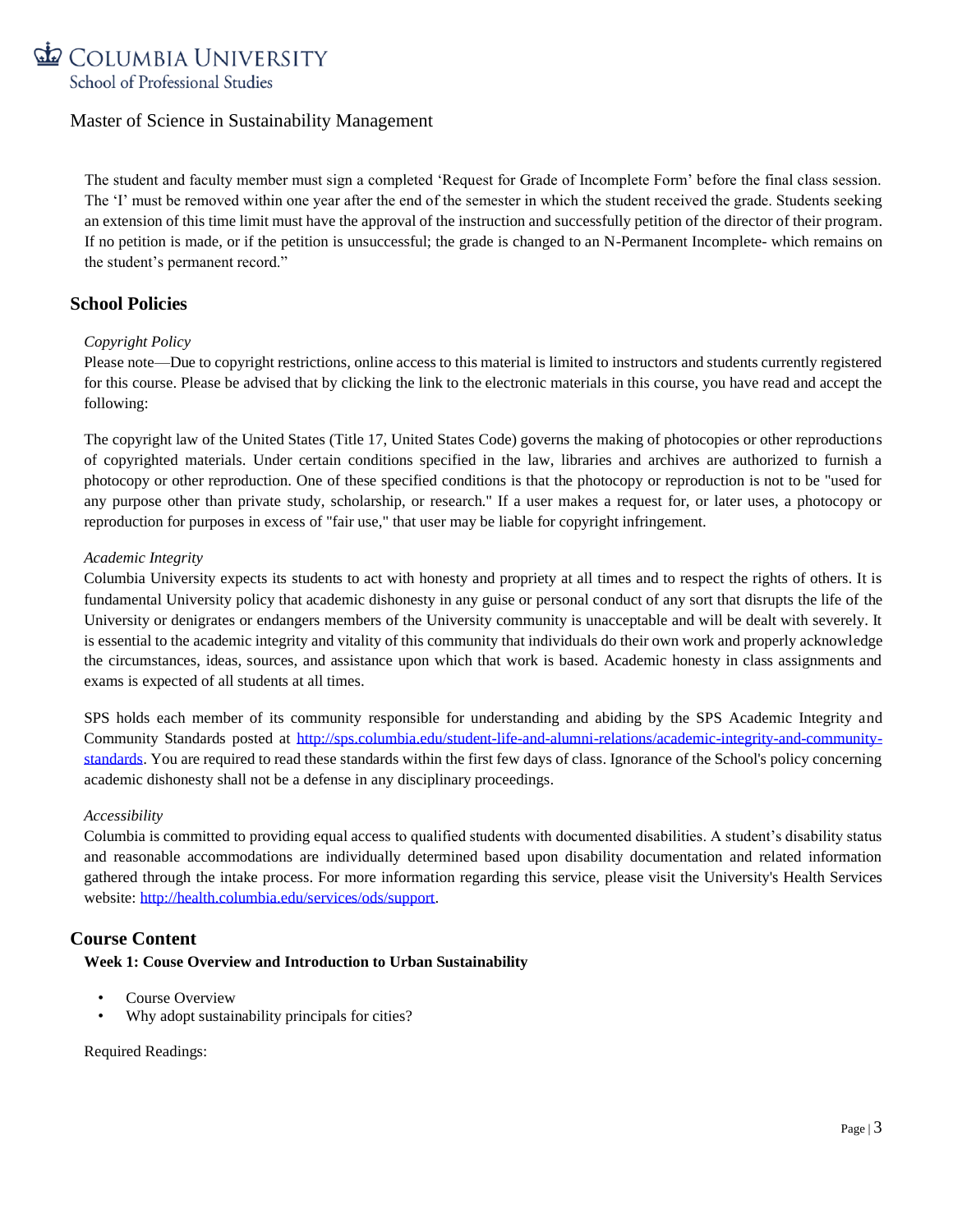# COLUMBIA UNIVERSITY School of Professional Studies

# Master of Science in Sustainability Management

Campbell Scott, "Green Cities, Growing Cities & Just Cities: Urban Planning & the Contradictions of Sustainable Development", Journal of American Planning Association 62:3, 296-312, 1996

http://www.tandfonline.com/doi/pdf/10.1080/01944369608975696

Recommended Readings:

William E. Rees, "Achieving Sustainability: Reform or Transformation?" Journal of Planning Literature, Vol. 9, No.4, May 1995, pp-343-361. http://jpl.sagepub.com/content/9/4/343.full.pdf+html

Portney, Kent E., "Taking Sustainable Cities Seriously: Economic Development, the Environment, and Quality of Life in American Cities", Cambridge, "Chapter 1: The Conceptual Foundations of Sustainable Cities: Sustainability, Sustainable Economic Development, and Sustainable Communities", MIT Press, 2013.

Class Exercise: Participants will complete in advance the personal ecological footprint estimate using the online calculator and determine the potential for reduced resource usage. http://www.carbonfootprint.com/calculator.aspx

#### **Week 2: Urban Development and Economics**

- Why cities take different forms of development?
- What are key determinants of land uses and their distribution within a city?

Required Readings: (First and one of the remaining two)

Luis M.A. Bettencourt, "The kind of problem a city is". Santa Fe Institute, 2013 https://www.santafe.edu/research/results/working-papers/the-kind-of-problem-a-cityis

Bret Clark, "Ebenezer Howard and Marriage of Town & Country: An Introduction to Howard's Garden Cities of Tomorrow", Organization & Environment, Sage, 2003 http://oae.sagepub.com/content/16/1/87.full.pdf+html

Mathias Wendt, "The Importance of Death and Life of American Cities by Jane Jacobs to Profession of Urban Planning", New Visions for Urban Affairs, Volume 1, Spring 2009 https://cpb-usw2.wpmucdn.com/sites.udel.edu/dist/a/7158/files/2018/01/theimportance-of-death- and-life-of-great-american-cities-1961-byjane-jacobs-to-theprofession-of-urban- planning-t7jm1p.pdf

Recommended Readings:

Bajpai, Jitendra N., "Building a foundation for smart Indian cities", published in "Insight", a Journal of Indian School of Business, Hyderabad, April 2015. https://isbinsight.isb.edu/building-a-foundation-for-smart-indian-cities/

Arthur O'Sullivan, "Urban Economics", Seventh Edition, Chapters 1, 6 &7, McGraw Hill, 2009

https://clio.columbia.edu/catalog/SCSB-8710612

### **Week 3: Urban Growth Management and Sustainability Indicators**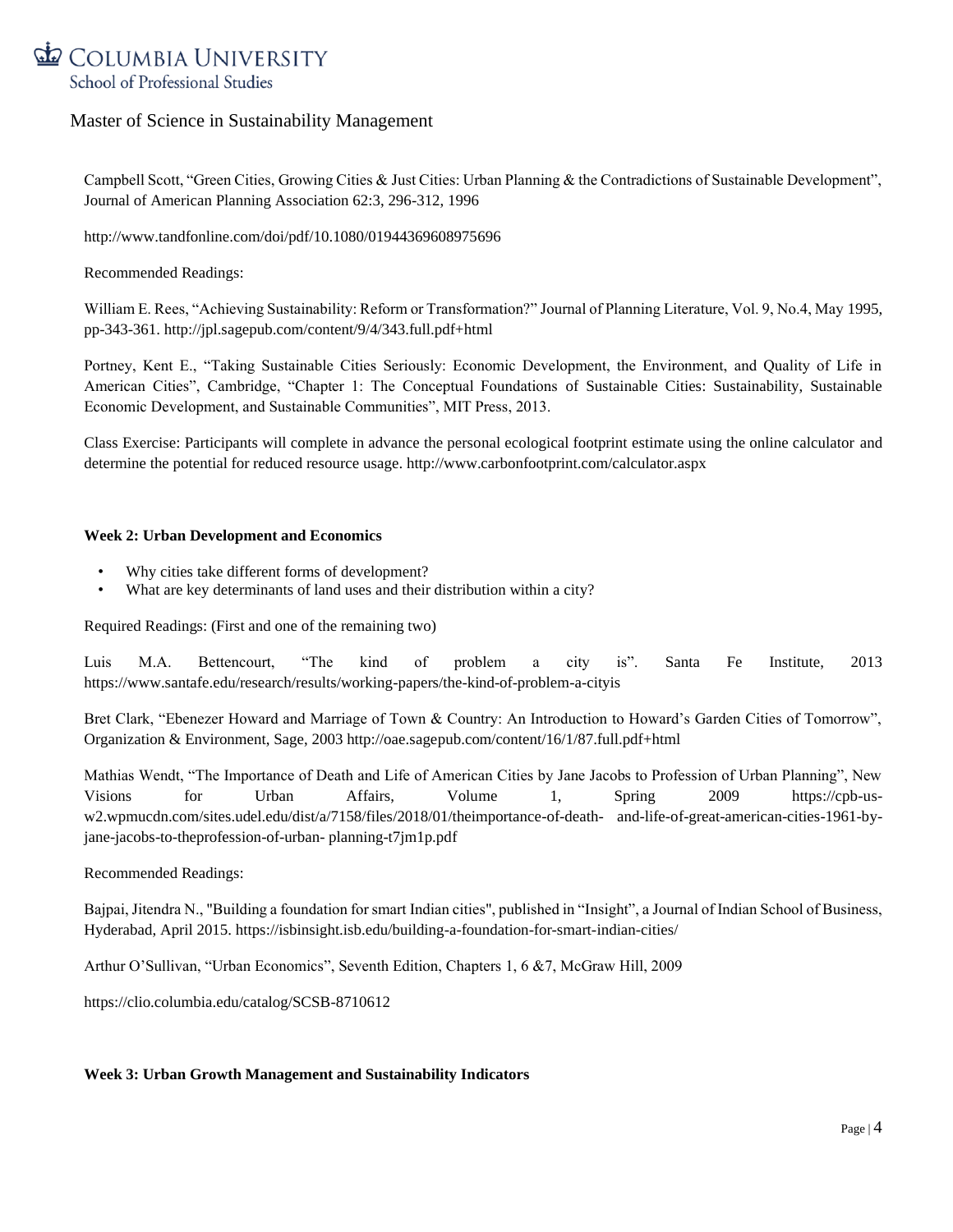

- How land development and transport interactions shape urban economy, inclusiveness and environment?
- What should be measured and monitored to nurture sustainability?

#### Required Readings:

Portney, Kent E., "Taking Sustainable Cities Seriously: Economic Development, the Environment, and Quality of Life in American Cities", Cambridge, "Chapter 2: Measuring the Seriousness of Sustainable Cities", MIT Press, 2013

Case Study Discussion - Urban Expansion and Mobility Trends in Mexico Metro Area

- 1. Angel Shlomo et al., 2016 Atlas of Urban Expansion, http://atlasofurbanexpansion.org/cities/view/Mexico\_City
- 2. World Bank: Mexico City Case Study (file in canvas)

Assignment Questions:

- What major factors are influencing urban footprint expansion of Mexico City?
- How transport supply is affecting travel pattern and mode choices?
- How city is performing in meeting current mobility needs of its residents compared to other cities?
- What measures would you consider to improve quality of environment and access to opportunities for city residents?

#### **Week 4: Urban Travel Management**

- What major factors influence travel behavior and demand?
- How to reduce transport linked GHG emissions?
- What are emerging technologies, practices and policies that affect choice of modal options and reduce use and ownership of vehicles?

Required Readings: (Any two)

Bajpai, Jitendra N., "Emerging Vehicle Technologies and the Search for Urban Mobility Solutions", Journal of Urban, Planning & Transport Research, Vol. 4, 2016, Issue 1 http://www.tandfonline.com/eprint/rmWFcyHMerxiadEquKhA/full

Suzuki H, Cervero R., Luchi K., "Transforming Cities with Transit", Pages 1-21, World Bank, 2012. http://documents.worldbank.org/curated/en/947211468162273111/pdf/Main- report.pdf

Ewing Reid, Cervero R., "Travel and the Built Environment", Journal of American Planning Association, May 11, 2010 http://citeseerx.ist.psu.edu/viewdoc/download?doi=10.1.1.710.1517&rep=rep1&type= pdf

#### Recommended Reading:

Dixon Tim, Enmes M, Hunt M & Lannoa S, "Urban Retrofitting for Sustainability: Mapping the Transition to 2050, Part II Chapter 7: Urban design & the retrofit agenda", Earthscan from Routledge, London, NY, 2014

Case study readings: (One of the following will be assigned to each student for class discussion) Lam, S.H. and Toan T.D., "Land Transport Policy and Public Transit in Singapore", Transportation 33(2): 171-188, 2006 http://www.springerlink.com/content/q5r8g4211x38664h/fulltext.pdf

ESMAP, Bogota, Columbia, Bus Rapid Transit for Urban Transport, Nov. 2009 https://www.esmap.org/node/660

ESMAP, Cairo - Arab Republic of Egypt, Taxi Scraping & Recycling Project, 2010 https://www.esmap.org/node/659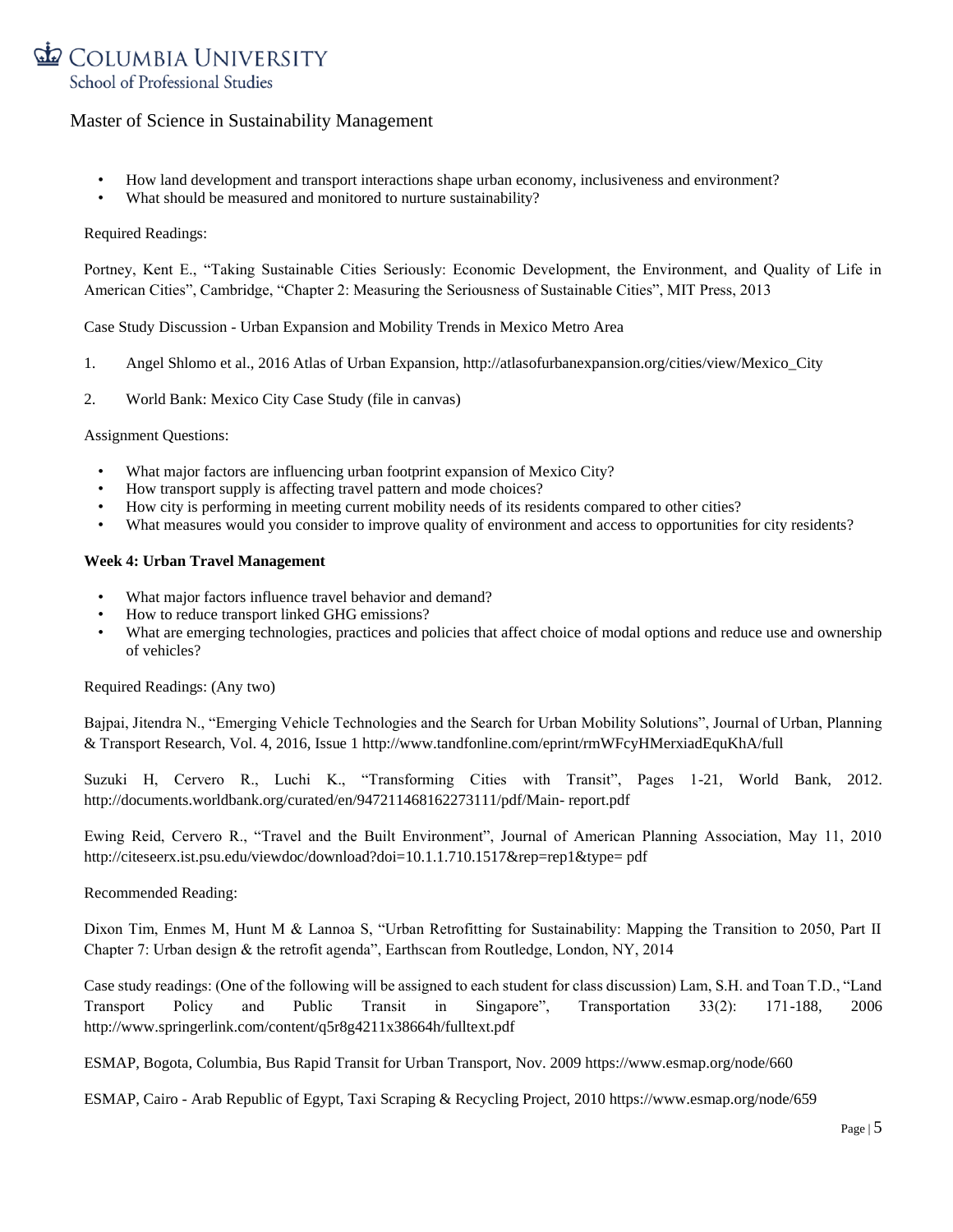

Fix NYC: Advisory Panel Report (Page 1 to 25), January 2018. https://www.hntb.com/HNTB/media/HNTBMediaLibrary/Home/Fix-NYC-Panel- Report.pdf

#### **Week 5: Inclusive Urban Development**

- How cities define, measure and address social sustainability?
- Can environmental sustainability address social sustainability in cities?
- How land development policies and non-government actors may enhance inclusiveness of cities?

#### Required Reading:

Portney, Kent E., "Taking Sustainable Cities Seriously: Economic Development, the Environment, and Quality of Life in American Cities", Cambridge, Chapter 6: Is Sustainable City a More Egalitarian Place? Sustainable Communities, Environmental Equity, and Social Justice, MIT Press, 2003.

Bertaud Alain, "Affordability: Household's income, regulations and Land supply", Part I, Working Paper #38, Dec. 2016. https://marroninstitute.nyu.edu/uploads/content/Affordability\_Part\_I\_AB.pdf

Recommended Reading:

Jenks Mike, Jones Colin, "Dimensions of the Sustainable City", Chapter 5: Social Acceptability, SpringerLink, 2010 (e-book in library) https://clio.columbia.edu/quicksearch?q=Dimensions+of+sustainable+cities&commit=S earch

Perlman Janice E., Sheehan Molly O'Meara, "Fighting Poverty & Environmental Justice in Cities", 2007 State of the World: Our Urban Future, Chapter 9, World Watch Institute. http://www.worldwatch.org/files/pdf/State%20of%20the%20World%202007.pdf

Review the summary of two case studies:

Innovation in Housing for the Poor: Cemex https://www.sharedvalue.org/sites/default/files/resource-files/Cemex\_SVICase\_06- 08- 15.pdf

SEWA: Empowerment through mobilization of poor woman on a large scale. http://web.worldbank.org/archive/website00819C/WEB/PDF/INDIA\_SE.PDF

### **Week 6: Solid Waste & Circular Economy**

- What factors influence urban waste generation?
- What are effective practices and technologies of waste management?
- How the paradigm of circular economy may help cities in reusing and reducing waste?

Required Readings: (Any two)

Dixon Tim, Enmes M, Hunt M & Lannoa S, Chapter 14: "Re-engineering the city for sustainable solid waste resource management", Earthscan from Routledge, London, NY, 2014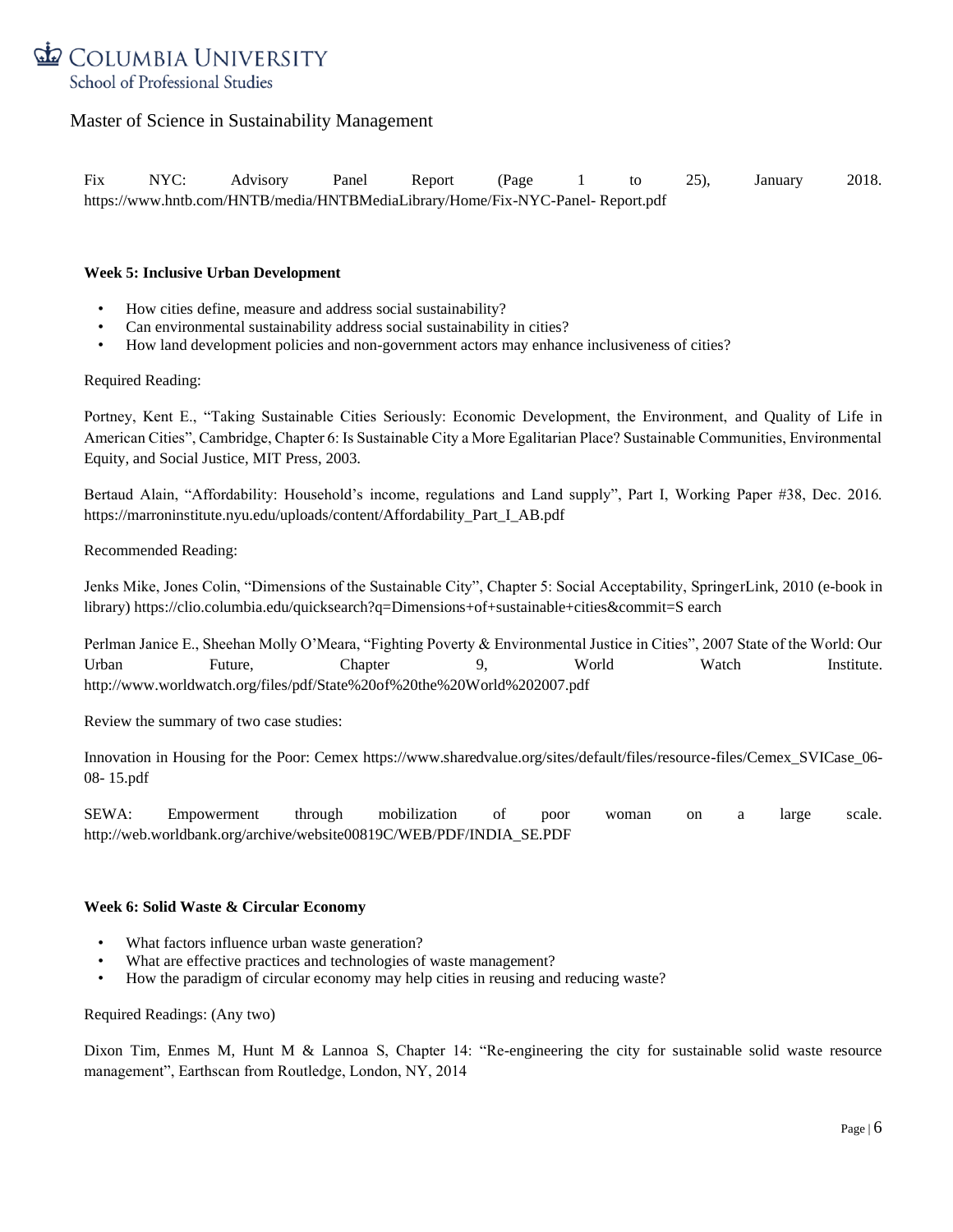

Hoornweg Daniel, Bhada-Tata Perinaz, "What a Waste: A Global Review of Solid Waste Management", Chapter 7: "Waste and the Environment", Pages 25-31, World Bank, Urban series 68135, March 2012 https://siteresources.worldbank.org/INTURBANDEVELOPMENT/Resources/3363871334 852610766/What\_a\_Waste2012\_Final.pdf

Hahn N., Martin S. & Zils M., "Remaking the Industrial Economy", McKinsey Quarterly, Feb 2014. https://www.mckinsey.com/business-functions/sustainability/our- insights/remakingthe-industrial-economy

Mid-term assignment

#### **Week 7: Urban Energy Planning & Solutions**

Guest Speaker: Prof. Vijay Modi, Mechanical Engineering & Earth Institute, Columbia University

- What are key attributes of urban energy systems?
- How to manage urban energy systems by land development policies?
- How a city should leverage drivers and technological solutions to promote sustainable urban energy systems?
- What are efficiency capturing options in the private sector (e.g., buildings, site planning and distributed generations)?

Required Readings (Any two):

Mckinsey & Co. (July, 2019). The Global relevance of New York State's clean power targets.

https://www.mckinsey.com/industries/electric-power-and-natural-gas/our- insights/theglobal-relevance-of-new-york-statesclean-power-targets?cid=other-eml-alt-

mipmck&hlkid=96a5758fde2e4c1e9e0841c859770cc3&hctky=10079840&hdpid=d485cf 06-

#### 772e-4bb0-aab2-212337dd4597

Dixon Tim, Enmes M, Hunt M & Lannoa S, "Urban Retrofitting for Sustainability: Mapping the transition to 2050, Part II Chapter 9: "The smart grid & the interface between energy, ICT and the city", and Chapter 10: "Solar energy in urban retrofit", Earthscan from Routledge, London, NY, 2014

Feng Liu, Anke S. Mayer, John F. Hogan, "Mainstreaming the Building Energy Efficiency Codes in Developing Countries: Global Experience and Lessons from Early Adopters", Executive Summary, The World Bank Working Paper 204, ESMAP, 2010 https://www.esmap.org/node/755

Recommended Reading:

New York City Govt., One NY: The plan for a strong and just city, Pages 168-170 & 174- 175 http://www.nyc.gov/html/onenyc/downloads/pdf/publications/OneNYC.pdf

MIT Design Advisor: Building Energy Simulator http://designadvisor.mit.edu/design/

#### **Week 8: Mid-term Case Study Review & presentation on Toronto Project by Sidewalklabs**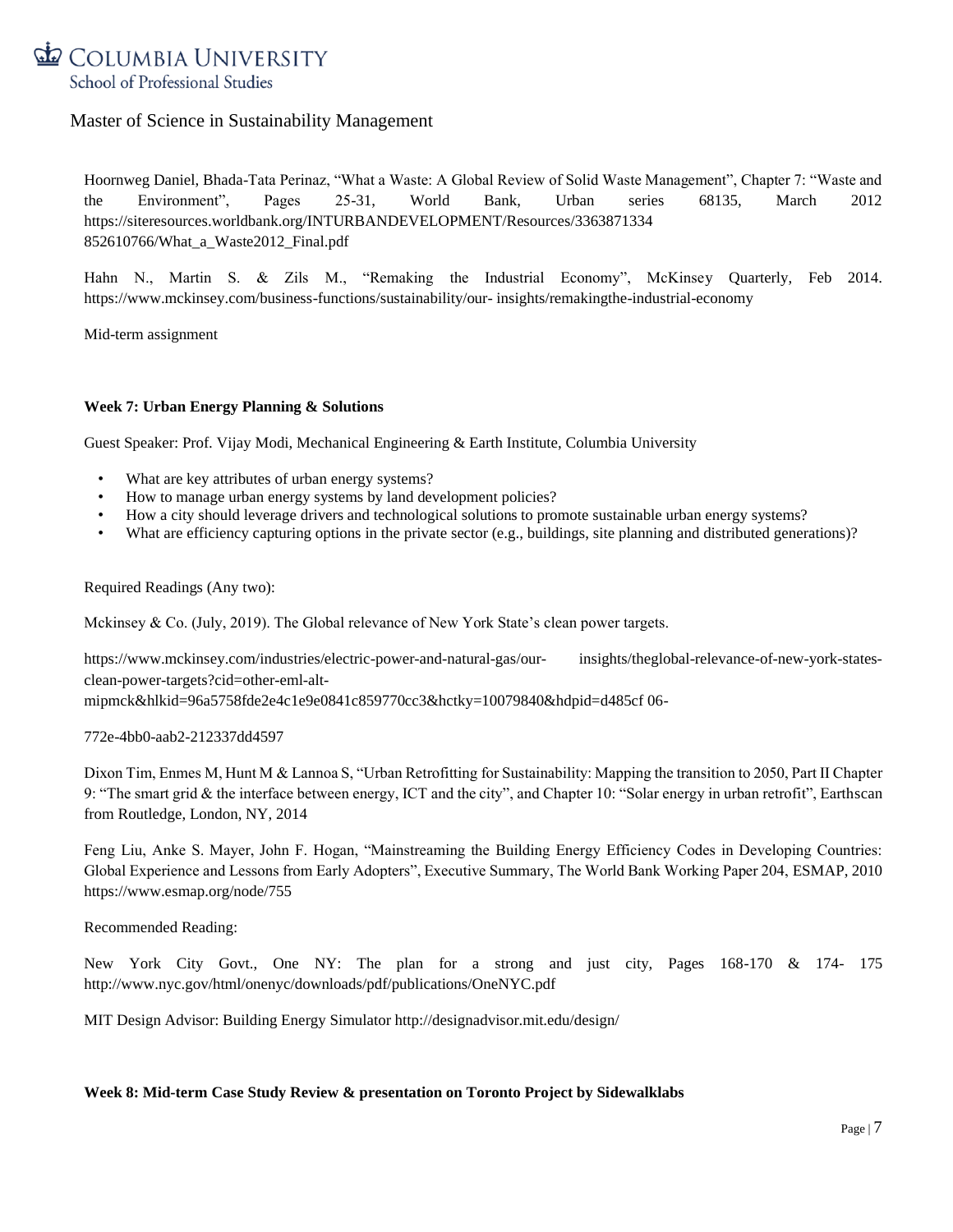

Mid-term case study Q&A discussion

Guest Speaker: Rit Aggarwala, Head of Urban Systems at Google Alphabet's Sidewalklabs and Professor of Practice at SIPA, Columbia University.

#### **Week 9: Urban Spatial Structure**

Guest Speaker: Alain Bertaud, Former Lead Urban Specialist, World Bank, and Senior Research Scholar, Marron Institute, NYU

- How to nurture cities as a connected labor market?
- How megacities are integrating access needs with expansion of spatial economy?

Required Readings: (Any two)

Ng, W., Aggarwala, R.T., Kennedy, S.J., Doyle Wiese, L.E.. Sidewalk Labs Street Design Principles Version 1.0. (New York: Sidewalk Labs, 2019)

Sidewalk-Labs-Street-Design-Principles-v.1.pdf

Bertaud Alain: "Cities as labor markets", Working Paper #2, NYU, Feb. 19, 2014 http://marroninstitute.nyu.edu/content/workingpapers/cities-as-labor-markets

Echenique M. H., Hargreaves A.H., Michel G. and Namdeo A., "Growing Cities Sustainably", Journal of American Planning Association, 78:2, Pages 121-137, 2012 http://www.tandfonline.com/doi/pdf/10.1080/01944363.2012.666731

Recommended Readings:

Transport Research Board, "Driving and the Built Environment: The Effect of Compact Development on Motorized Travel, Energy Use, and CO2 emissions", Summary, Special Report 298, Washington, D.C., 2009, http://www.nap.edu/openbook.php?record\_id=12747

### **Week 10: Urban Water & Sanitation**

Guest Speaker: Prof. Upmanu Lall, Director of Water Center, Earth Institute & Professor of Earth & Environmental Engineering, Civil Engineering and Engineering Mechanics, Columbia University

- How to balance supply, demand and quality of urban water?
- What are effective practices, technologies and policies for urban water management?
- What are re-use and eco-friendly strategies in urban settings?

Required Readings (any two):

IDB. (2019), The Future of Water, Chapter 1: One Water and Resource Recovery: Emerging water and sanitation paradigm (Pages 1-13). http://water.columbia.edu/files/2019/04/FINAL\_The\_Future\_of\_Water\_28March2019.pdf? utm\_source=SDSN&utm\_campaign=44067cb972-

EMAIL\_CAMPAIGN\_2018\_03\_02\_COPY\_01&utm\_medium=email&utm\_term=0\_23021000594 4067cb972-178196157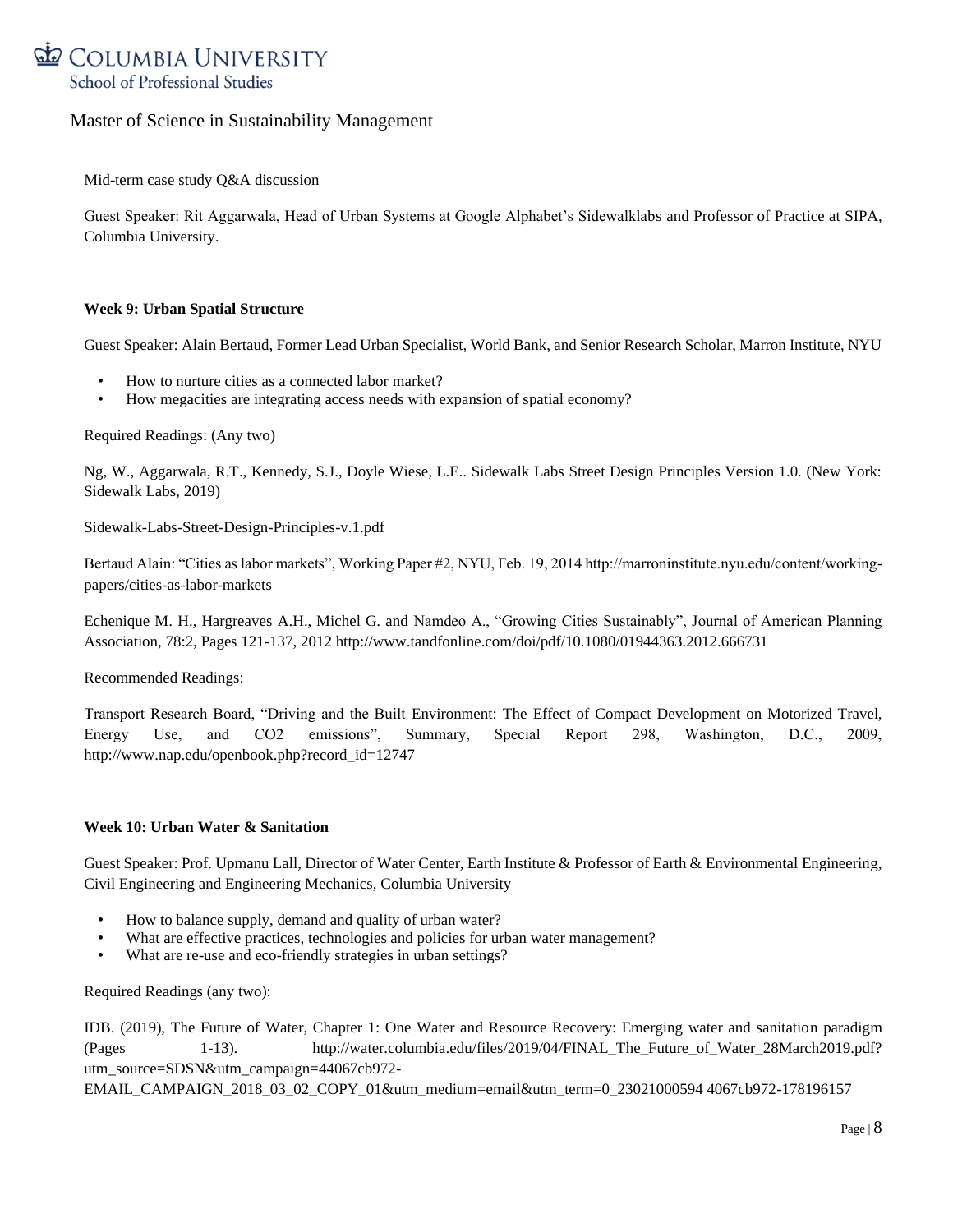

Dixon Tim, Enmes M, Hunt M & Lannoa S, "Urban Retrofitting for Sustainability: Mapping the Transition to 2050, Part III Chapter 13: "Retrofitting sustainable integrated water management at household, building & urban scales".

Vision 2020: New York City Comprehensive Waterfront Plan, Chapter 3: "Goal 4- Improve Water Quality". http://www.nyc.gov/html/dcp/pdf/cwp/vision2020\_nyc\_cwp.pdf

Recommended Reading:

California Water Action Plan, Draft Action Plan for Public Review, 2014 http://resources.ca.gov/docs/Final\_Water\_Action\_Plan.pdf

#### **Week 11: Case Studies – Student Presentations**

Each of the six case study groups will prepare in advance a brief presentation (10 minutes or 5-6 slides) on their respective case study lessons for the class. The presentation should highlight the key features of sustainability actions, their effectiveness and potential for replication. After the group presentations each group will be given five minutes to answer a question given to them in the class.

- Hammarby Sjostad, Stockholm, Sweden http://www.aeg7.com/assets/publications/hammarby%20sjostad.pdf http://large.stanford.edu/courses/2014/ph240/montgomery2/docs/HS\_miljo\_bok\_eng\_ny. pdf https://www.itdp.org/wp-content/uploads/2014/07/20.-092211\_ITDP\_NED\_Hammarby.pdf http://www.hammarbysjostad.se/hammarby-sjostad/hammarby-sjostad/?lang=en
- Paris Resilient Strategy http://www.100resilientcities.org/wp- content/uploads/2017/10/Paris-Resilience-StrategyEnglish-PDF.pdf London Environment Strategy:
- https://www.london.gov.uk/sites/default/files/london\_environment\_strategy\_0.pdf
- Copenhagen: Solution for Sustainable City http://www.danishwaterforum.dk/activities/Water\_and\_green\_growth/Copenhagen\_Soluti ons.pdf http://kk.sites.itera.dk/apps/kk\_pub2/pdf/1353\_58936BnEKE.pdf Climate plan: https://www.energycommunity.org/documents/copenhagen.pdf Adaptation plan https://en.klimatilpasning.dk/media/568851/copenhagen\_adaption\_plan.pdf
- Resilient Chennai Strategy: Kaleidoscope, my city through my eyes http://www.100resilientcities.org/wp-content/uploads/2019/06/Resilience- StrategyChennai-English.pdf • Tokyo Sustainability Plan http://www.metro.tokyo.jp/english/about/vision/index.html http://www.metro.tokyo.jp/english/about/plan/index.html
	- http://www.metro.tokyo.jp/english/about/environmental\_policy/documents/01\_full\_text\_in\_e nglish\_1.pdf

### **Week 12: Analysis of GHG Emissions and Energy Efficiency**

- What is the internationally accepted protocol for measuring GHG emissions in cities?
- How a municipality could develop an energy efficiency and related emission reduction plan for services provided to city residents?

#### Required Readings:

World Bank, "The Low Carbon City Development Program (LCCDP) Guidebook, A Systems Approach to Low Carbon Development in Cities", Executive Summary (Pg. 8 -15) and Emission Inventory (Pg. 46-48), 2014